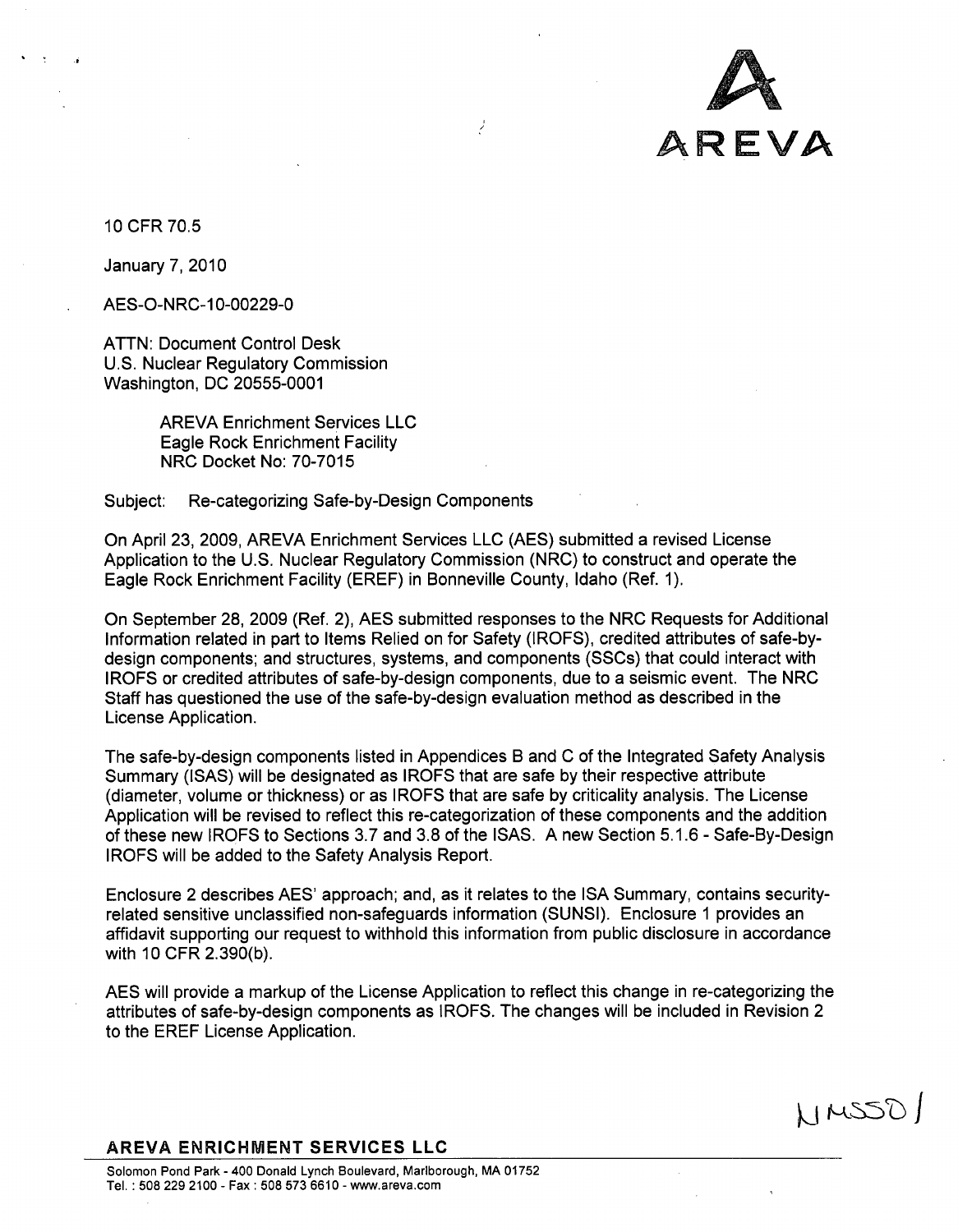AREVA Enrichment Services LLC AREVA Enrichment Services LLC Eagle Rock Enrichment Facility Eagle Rock Enrichment Facility AES-O-NRC-10-00229-0 AES-O-N RC-1 0-00229-0 Page 2 of 2 Page 2 of 2

If you have any questions, or require additional information, please contact me at 508-573-6554. If you have any questions, or require additional information, please contact me at 508-573-6554.

Respectfully,

Jim A. Kay **I** Jim A. Kay! , t. Yay

Licensing Manager Licensing Manager

References: References:

- 1) **S.** Shakir (AES) Letter to the U.S. Nuclear Regulatory Commission, Revision **1** to 1) S. Shakir (AES) Letter to the U.S. Nuclear Regulatory Commission, Revision 1 to License Application for the Eagle Rock Enrichment Facility, dated April 23, 2009. License Application for the Eagle Rock Enrichment Facility, dated April 23,2009.
- 2) J. A. Kay (AES) Letter to the U.S. Nuclear Regulatory Commission, Response to 2) J. A. Kay (AES) Letter to the U.S. Nuclear Regulatory Commission, Response to Requests for Additional Information – AREVA Enrichment Services Application for the Eagle Rock Enrichment Facility, dated September 28, 2009. Eagle Rock Enrichment Facility, dated September 28, 2009.

Enclosures: Enclosures:

- **1)** Affidavit of Jim A. Kay 1) Affidavit of Jim A. Kay
- 2) Safe-by-Design IROFS 2) Safe-by-Design IROFS

Commitment: Commitment:

AES will provide a markup of the License Application to reflect this change in re-categorizing the AES will provide a markup of the License Application to reflect this change in re-categorizing the attributes of safe-by-design components to IROFS. The changes will be included in Revision 2 attributes of safe-by-design components to IROFS. The changes will be included in Revision 2 to the EREF License Application. to the EREF License Application.

cc: Breeda Reilly, U.S. NRC Senior Project Manager

## AREVA **ENRICHMENT SERVICES LLC** AREVA ENRICHMENT SERVICES LLC